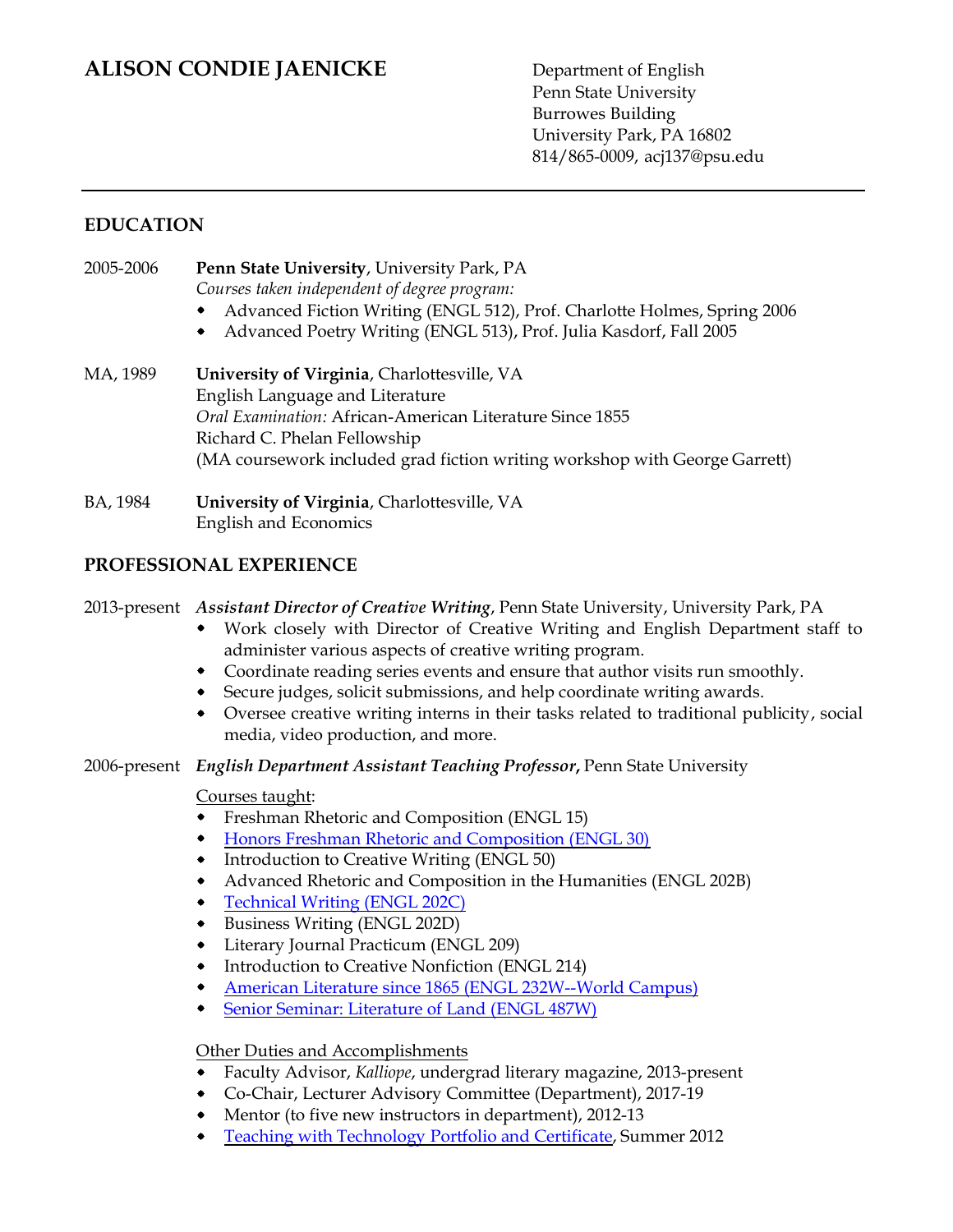#### 2003-2010 *Free-Lance Technical Editor*, State College, PA

#### Selected editing projects:

- *Theoretical Developments and Empirical Measurement of the External Costs of Pesticides*, project funded by the European Union and performed by six European research. Edited harmonized literature review for Dr. Spiro Stefanou, professor of Agricultural Economics, Penn State University (Summer 2009).
- *New Perspectives on Agri-environmental Policies: A Multidisciplinary and Transatlantic Approach,* a fifteen-chapter, multi-author book, ed. Dr. Stephan J. Goetz, Director, The Northeast Regional Center for Rural Development, and Professor of Agricultural and Regional Economics, Penn State University (2008).
- Two National Science Foundation grant proposals (2005 and 2006, both funded), for Dr. Clive A. Randall, Director, Penn State Center for Dielectric Studies, Department of Materials Science and Engineering, College of Earth and Mineral Sciences.
- Issue brief for PSU Center for Economic and Community Development (2003).
- 2003-2006 *Quality Manager,* **Pennsylvania Certified Organic,** Centre Hall, PA Responsibilities included: coordinate, write for, and edit quarterly newsletter; oversee accreditations and audits; create, revise and control the many documents used in the organic certification program; update website; write guidance sheets; and write grant proposals and progress reports.
- Spring 2004 *Grading Assistant,* **Penn State University,** University Park, PA writing-intensive course, "Strategic Decision Making in Agribusiness" (AGBM 308W)
- 2000-2004 *Senior Editor,* **Accepted.com**, Los Angeles, CA Guided MBA and undergraduate applicants in conceiving, planning, and editing their application essays. Auxiliary services included conducting and critiquing mock interviews, preparing résumés, and writing articles for company's website.
- 1989-1997 *English Teacher,* **St. Andrew's Episcopal School**, Bethesda, MD Taught primarily upper levels (grades 10, 11, 12—World Lit; American Lit; British Lit); Designed curriculum for senior course on personal essay. Service roles included:
	- *Student Advisor*: Acted as advisor and parent liaison for 10-12 students annually.
	- *Chairperson of Self-Study Steering Committee* (1994-1995): Led faculty and staff in extensive study required every 10 years for school's re-accreditation. Responsibilities included: organize project; assign duties to teachers, administrators, staff members and monitor progress; run meetings and workshops; write sections of report; edit 1000+ page document; prepare for visiting inspection team.
	- *School Handbook Developer*: Researched, designed, and wrote two handbooks for  $\bullet$ use by teachers ("Writing Across the Curriculum" and "Advisor Handbook"). Planned and led workshops to help teachers integrate material into their classrooms.
- 1984-1989 *Research Analyst*, **ICF Incorporated** (public-policy consulting firm), Fairfax, VA Primary duties included work for the Environmental Protection Agency (EPA) in community relations and regulatory support.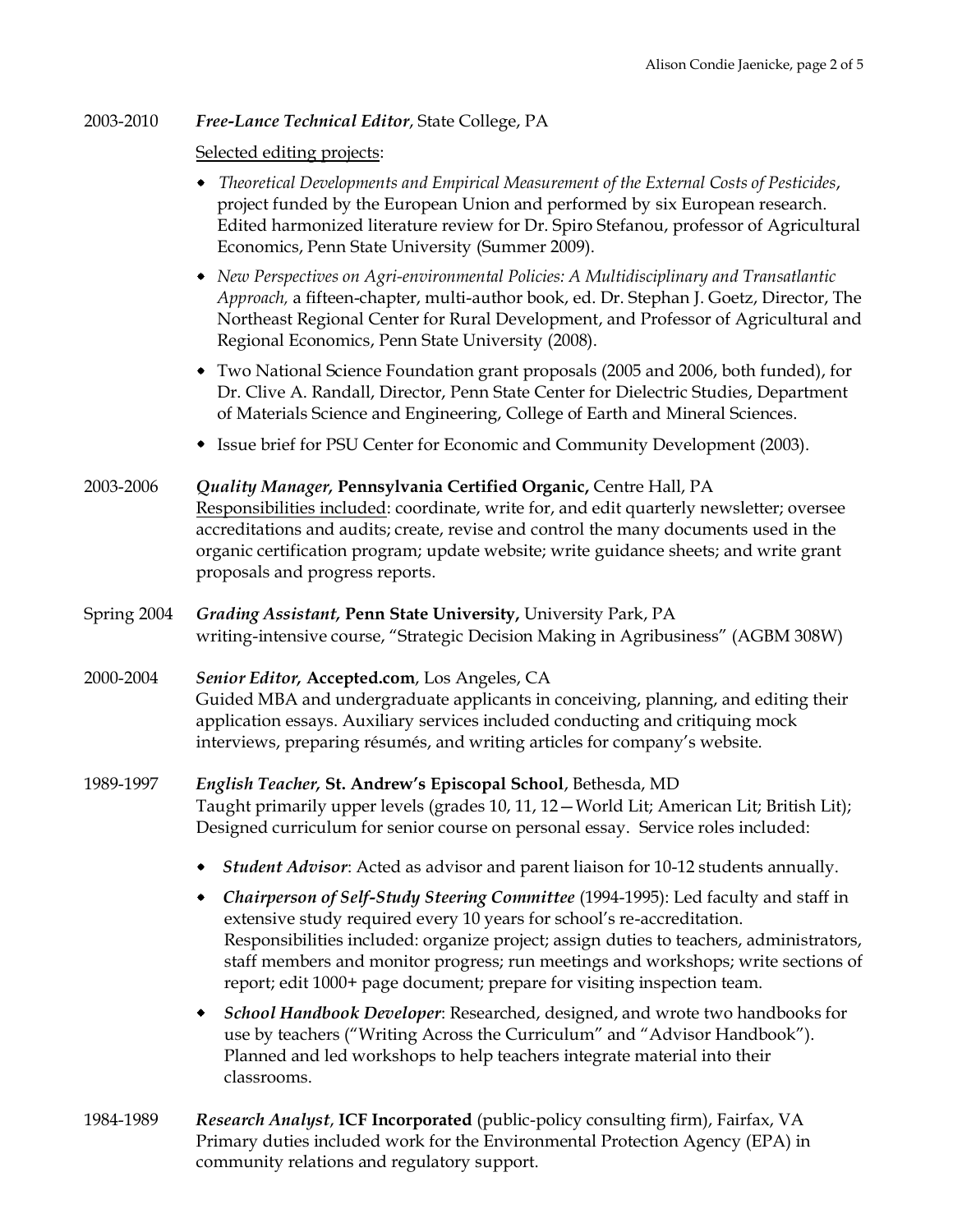### **SELECTED WRITING WORKSHOPS and CONFERENCES**

|                  | <b>Association of Writers and Writing Programs (AWP) Conference</b>                                                                                               |
|------------------|-------------------------------------------------------------------------------------------------------------------------------------------------------------------|
| March 2020       | San Antonio, TX. Led and participated in panel entitled, "Hands-on, High-Impact:                                                                                  |
|                  | Teaching the Literary Journal Practicum"                                                                                                                          |
| March 2018       | Tampa, FL, Attendee                                                                                                                                               |
| Feb. 2017        | Washington, DC, Attendee                                                                                                                                          |
| March 2013       | Boston, MA, Attendee                                                                                                                                              |
| Sept. 2019       | Writers Conference of Northern Appalachia, Wheeling, WV. Led workshop entitled<br>"Mining Personal Story, Family Stories, and History to Shape a Mosaic of Place" |
|                  | The Forum for Undergraduate Student Editors (FUSE) National Conference                                                                                            |
| Nov. 2019        | Widener University, Philadelphia, PA. (November 7-9)--accompanied by 4 students                                                                                   |
| Nov. 2018        | Susquehanna University, Selinsgrove, PA. (November 1-3) - accompanied by 2 students                                                                               |
| Nov. 2017        | Cabrini University, Radnor, PA. (November 2-4) – accompanied by 4 students                                                                                        |
| Nov. 2015        | Widener University, Philadelphia, PA. (November 5-6).                                                                                                             |
|                  | Fine Arts Work Center, Summer Workshops, Provincetown, MA                                                                                                         |
| <b>July 2019</b> | "On Urgency: A Memoir & Creative NF Workshop," with Paul Lisicky (one week)                                                                                       |
| <b>June 2016</b> | "Unlocking the Story: Memoir and Fiction" with Joan Wickersham (one week)                                                                                         |
| <b>June 2012</b> | Poetry and Drawing Workshop, "Attending the World/Word"                                                                                                           |
|                  | with poet Liz Bradfield and artist Mark Adams (one week)                                                                                                          |
| <b>June 2008</b> | Advanced Short Story Workshop with Pam Houston (one week)                                                                                                         |
| 1994-96          | The Writer's Center, Bethesda, MD                                                                                                                                 |
|                  | Several author-led workshops (fiction and poetry, eight-week courses)                                                                                             |
| <b>July 1992</b> | Bard College, Annandale-on-Hudson, NY                                                                                                                             |
| & July 1993      | The Institute for Writing and Thinking                                                                                                                            |
|                  | Teacher development workshops in writing and thinking (one week each)                                                                                             |

### **CREATIVE PUBLICATIONS and PRESENTATIONS**

*(writing samples can be found on author website: [http://alisoncjaenicke.weebly.com](http://alisoncjaenicke.weebly.com/)*[/\)](http://alisoncjaenicke.weebly.com/)

"Hair Receivers," (creative nonfiction), *Pleiades: Literature in Context*, forthcoming Winter 2021.

"Habitat," (short story), *Northern Appalachia Review*, Volume 1, Summer 2020.

WPSU's BookMark: "Hear Me Ohio" by Jen Hirt, (book review), June 25, 2020.

The Art of Poetry (poetry reading), at the Palmer Museum of Art, Penn State University Park, November 7, 2018.

"Snap," (creative nonfiction), *Isthmus Review*, July 2018.

"Tom Thumb of Crystal City," (creative nonfiction), *Hippocampus Magazine*, March 2018.

"Sisterhood of Spies" (creative nonfiction), *Gargoyle Magazine,* Issue 65, 2017.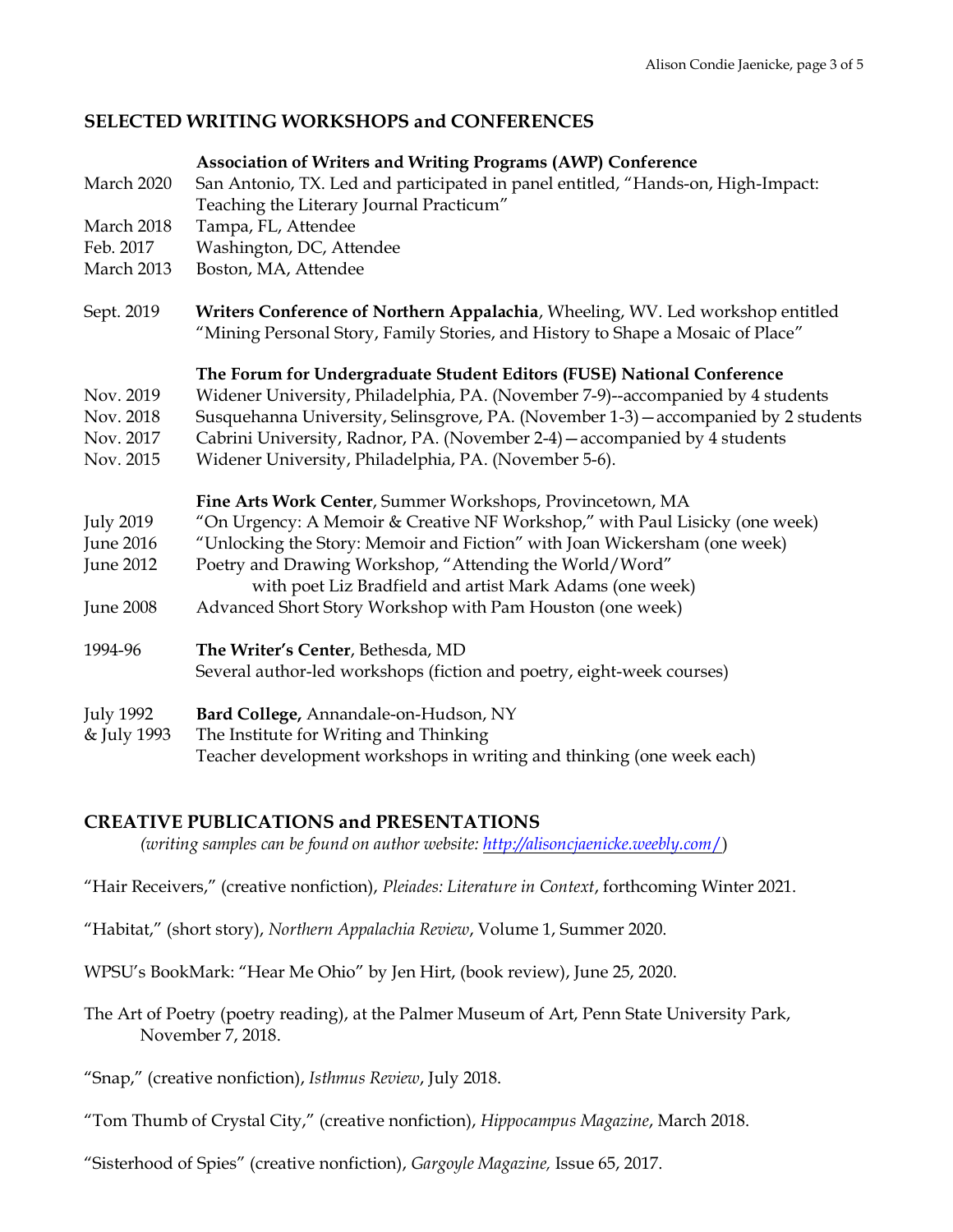"Here's an Empty Horse," poem written, performed, and made into a poster as part of the Pennsylvania Center for the Book's "Poems from Life," a project developed in partnership Juniper Village Senior Living at Brookline to share and celebrate the lives of Juniper residents with original, individualized poems presented by local poets, April 2017.

"White Maple" (short story), *[Storyscape Literary Journal](http://www.storyscapejournal.com/)*, Issue 17, December 2016.

"Freefall," reprinted in *50 Over 50: A Celebration of Established and Emerging Women Writers*, PS Books, Philadelphia, PA, 2016.

"Red String of Fate" (poem), *The Mom Egg Review*, Volume 14, 2016, New York, NY.

- "I Slept Well if You Slept Well" (creative nonfiction), *Isthmus Review*, Fall/Winter 2015, Issue 4. Selected as "Notable" in *Best American Essays 2016*.
- "Freefall" (essay) in *Superstition Review,* Issue 13, Spring 2014.
- "Electric Circus" (short story), *Gargoyle Magazine* #60, Summer 2013.
- "How to Spackle and Sand" (poem), *Literary Mama*, August 2013.
- "Motherhood and Other Acts of Nature" (poetry reading), The Art of Poetry at the Palmer Museum of Art, Penn State University Park, February 6, 2013.
- "Writing Between the Lines," (poem) in *Writing from the Inside Out*, ed. Indu Chugani, Alfred Guy, Madhu Kaza, 2008, Volume 3, Institute for Writing and Thinking, Bard College, New York.
- "Chocolate Pills," (poem) in *Literary Lunch: Food Anthology of Poetry, Essays, Short Stories, and Memoirs*, ed. Jeannette Brown with Flossie McNabb, Knoxville Writers' Guild, Knoxville, TN, 2002.

"Singing Mr. Armstrong at the City Gardens" (short story) in *Breathing the Same Air: An East Tennessee Anthology,* ed. by Doris Ivie and Leslie M. LaChance, Celtic Cat Publishing, Knoxville, TN, 2001.

"Kirby Sucks" (essay) in *Brain, Child: The Magazine for Thinking Mothers*, Volume 1, Issue 1: Spring 2000.

### **OTHER PUBLICATIONS**

- Jaenicke, Alison Condie, "Making a name for herself: Author hopes for another bestseller with *Coal Run*" (feature), *Centre Daily Times*, State College, PA, June 20, 2004, C8.
- Jaenicke, Alison Condie, "*Coal Run* lives up to author's first success" (book review), *Centre Daily Times*, State College, PA, June 20, 2004, C8.
- Jaenicke, Alison, ["Mining Your Identity for College Essays and Personal Statements,"](http://accepted.com/college/miningyouridentity.aspx) ["Surviving Each](http://accepted.com/college/surviving.aspx)  [Other During the Senior Year,"](http://accepted.com/college/surviving.aspx) and ["Lining up Recommenders,"](http://accepted.com/college/approaching.aspx)articles published on the website of Accepted.com, 2003.